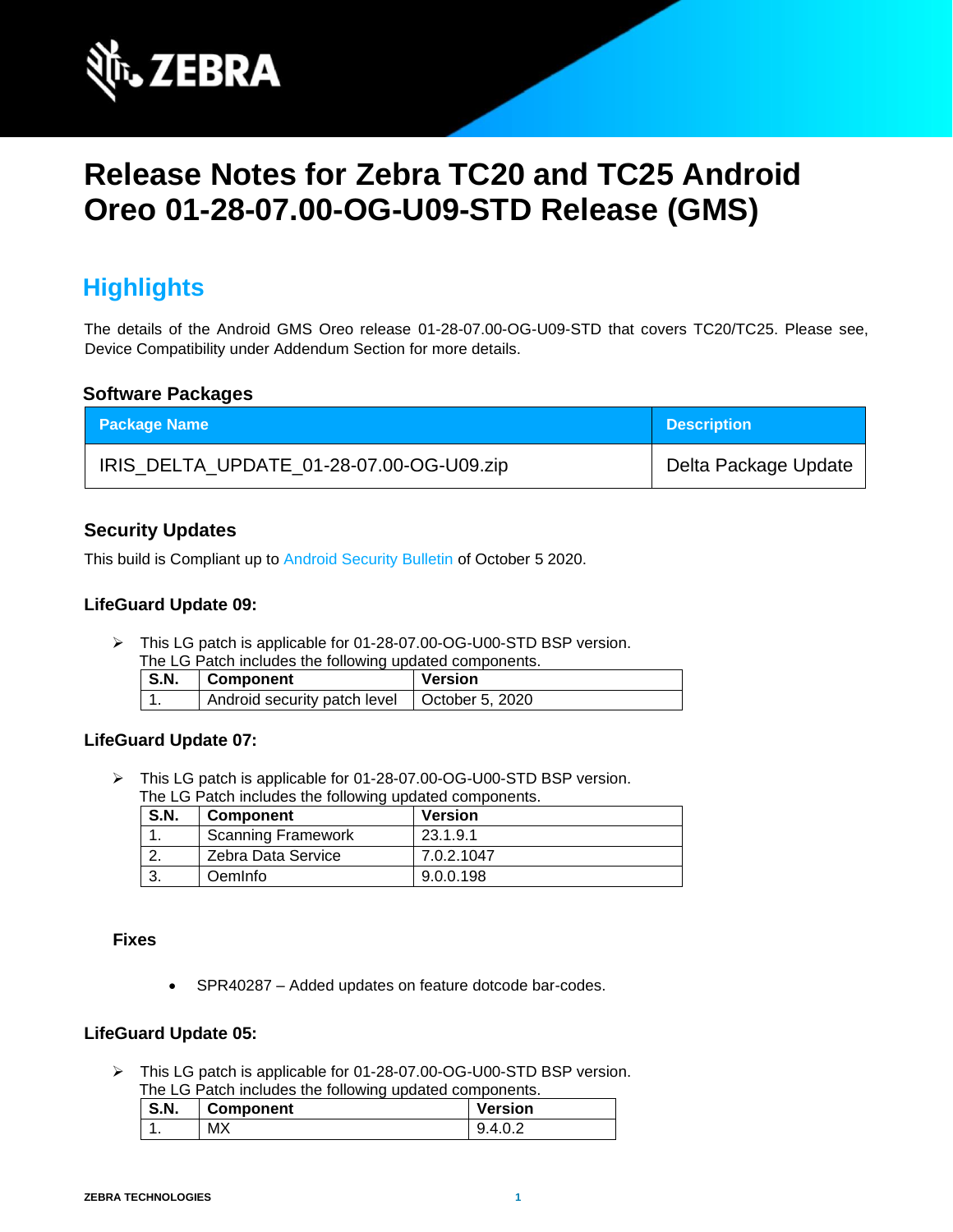

|     | Data Wedge                | 7.3.34           |
|-----|---------------------------|------------------|
| -3. | <b>Stage Now-Client</b>   | 3.4.1.5          |
|     | <b>EMDK for Android</b>   | 7.3.23.2323      |
| 5.  | <b>MX Proxy Framework</b> | 10.0.1.1         |
|     | OSx                       | QCT.81.8.11.4.UL |

### **Fixes**

• SPR40193/40250 – Resolved an issue wherein user was unable to power off the device by clicking on the Power menu item while automation suite was running on the device.

### **LifeGuard Update 03:**

- ➢ This LG patch is applicable for 01-28-07.00-OG-U00-STD BSP version. The LG Patch includes the following updated components.
	- FUSIONLITE\_QA\_1\_0.0.0.027\_O Radio: QA\_1\_00.0.0.021\_O Application: QA\_1\_00.0.0.009\_O Middleware: QA\_1\_00.0.0.014\_O

#### **Fixes**

• SPR39819 – Resolve an issue where EXTRA Enter was observed in app's multiline input field on scan the barcode with DW settings have set Action Key Char as "Line Feed".

#### **LifeGuard Update 02:**

- ➢ This LG patch is applicable for 01-28-07.00-OG-U00-STD BSP version. The LG Patch includes the following updated components.
	- FUSIONLITE\_QA\_1\_0.0.0.026\_O Radio: QA\_1\_00.0.0.020\_O Application: QA\_1\_00.0.0.009\_O Middleware: QA\_1\_00.0.0.013\_O

#### **Fixes**

- SPR38643 Added support for "Send Characters As Events" option.
- SPR38723 Resolved an issue wherein the DST time zone for Sao Paolo was shown incorrect.

### **Version Information**

Below Table contains important information on versions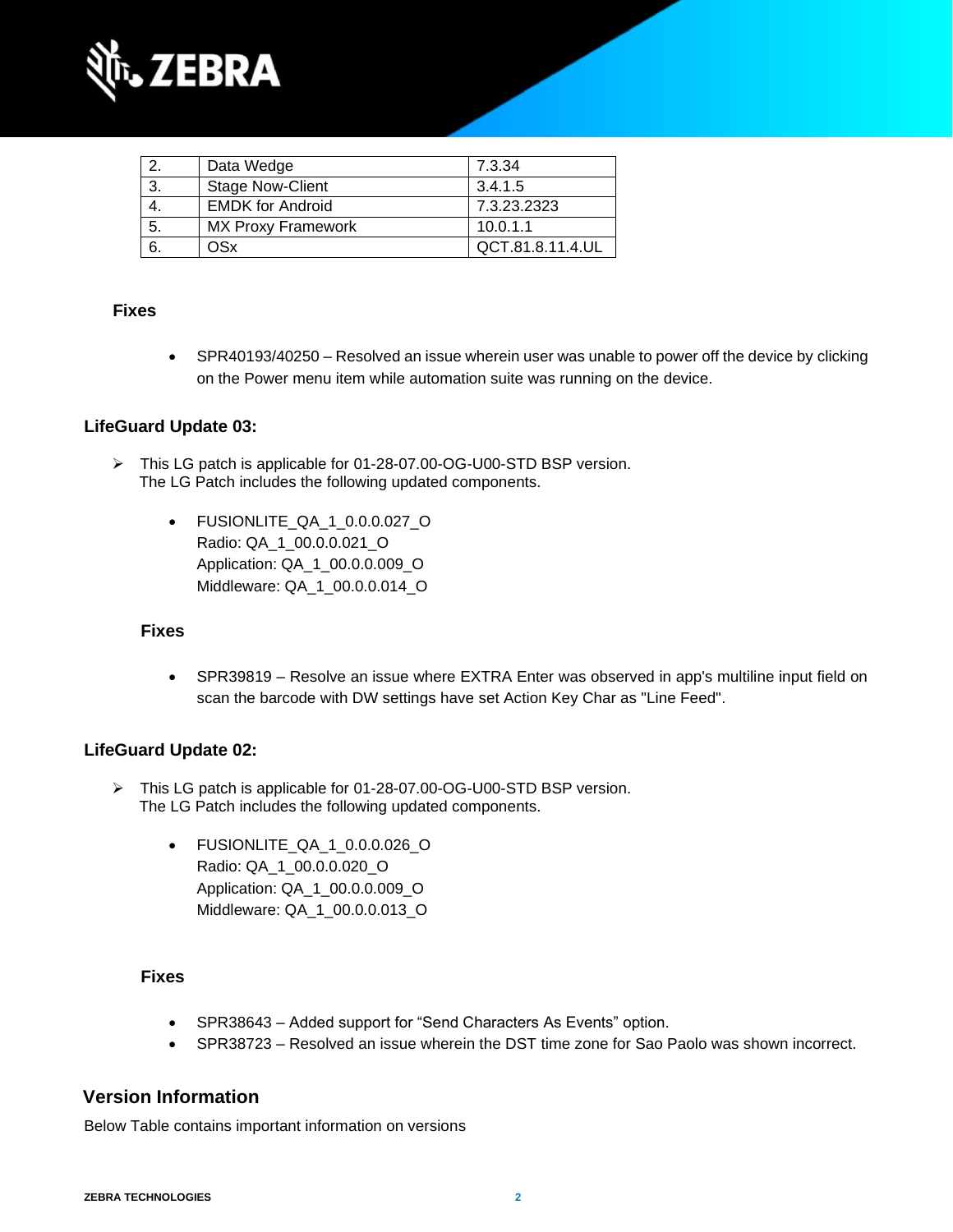

| <b>Description</b>          | <b>Version</b>                                      |
|-----------------------------|-----------------------------------------------------|
| <b>Product Build Number</b> | 01-28-07.00-OG-U09-STD                              |
| <b>Android Version</b>      | 8.1.0                                               |
| <b>Security Patch level</b> | October 5, 2020                                     |
| <b>Linux Kernel</b>         | 3.18.71                                             |
| <b>Component Versions</b>   | Please see Component Version under Addendum section |

# **Installation Instructions**

### **Software update procedure**

The installation instructions assume user has ADB installed on their PC (the adb drivers etc..) and user device has developer options enabled and USB debugging ON. Please check following link for more information on installation and setup instructions.

• [Installation and setup instructions](https://www.zebra.com/content/dam/zebra_new_ia/en-us/software/operating-system/tc20-operating-system/Android-O-OS-Update-TC20-and-TC25-GMS.pdf)

### **NOTE:**

For Enterprise Mobile Device Management, most EMM vendors such as SOTI, AirWatch, MobileIron, etc. WILL require an updated device management agent to support this OREO enterprise device. Do NOT use your existing device management agent and console with this device without first contacting your EMM vendor to understand when the agent supporting this device is available and whether a console upgrade is required as well. Attempting to enroll with an agent that is not validated to support the device will result in errors.

# **Addendum**

### **Device Compatibility**

This software release has been approved for use on the following devices.

#### **[TC20 Home Page](https://www.zebra.com/us/en/support-downloads/software/operating-system/tc20-operating-system.html)**

| <b>TC20</b>               |                                                |
|---------------------------|------------------------------------------------|
| <b>Device Part Number</b> | <b>Operating System</b>                        |
| TC200J-10C112A6           | Android O GMS ROW - EMEA, LATAM, APAC & Canada |
| TC200J-10C112US           | Android O GMS US Only                          |
| TC200J-10A111US           | Android O GMS US Only                          |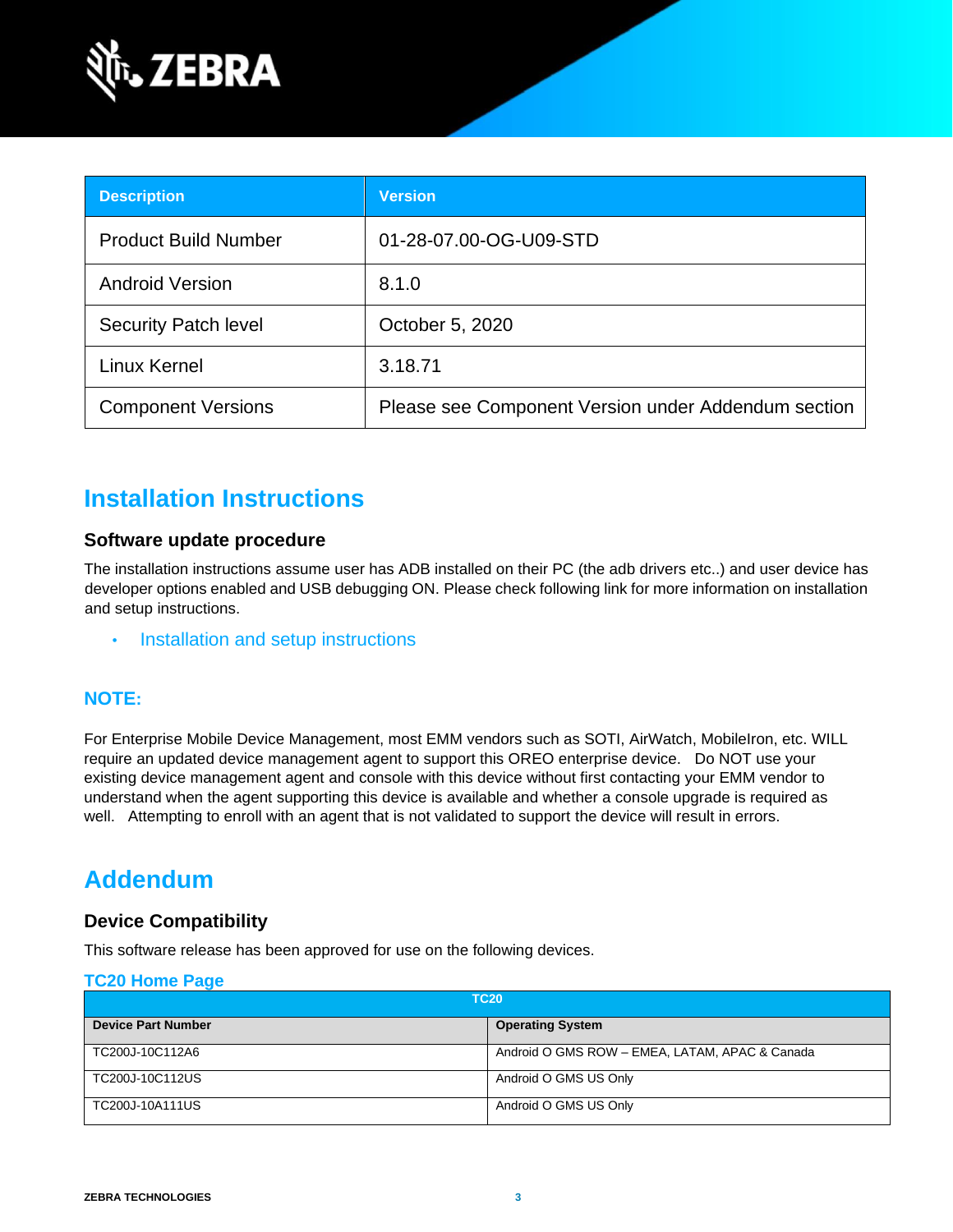

| TC200J-10A111A6        | Android O GMS ROW - EMEA, LATAM, APAC & Canada                  |
|------------------------|-----------------------------------------------------------------|
| TC200J-10C213A6        | Android O GMS ROW - EMEA, LATAM, APAC & Canada (Premium<br>SKU) |
| TC200J-10C213US        | Android O GMS US Only (Premium SKU)                             |
| TC200J-10A111TN        | Android O GMS TUNISIA Only                                      |
| TC200J-10C112TN        | Android O GMS TUNISIA Only                                      |
| TC200J-10C213IA        | Android O GMS INDIA (Premium SKU)                               |
| TC200J-10C112IA        | Android O GMS INDIA                                             |
| TC200J-10A111IA        | Android O GMS INDIA                                             |
| TC200J-1KC111A6        | Android O GMS ROW EMEA, LATAM, APAC & Canada (Keyboard<br>SKU)  |
| TC200J-1KC111IA        | Android O GMS INDIA (Keyboard SKU)                              |
| <b>TC200J-1KC111TN</b> | Android O GMS TUNISIA (Keyboard SKU)                            |
| TC200J-1KC111US        | Android O GMS US (Keyboard SKU)                                 |
| TC200J-10C213AZ        | Android O GMS Australia/New Zealand (Premium SKU)               |

## **[TC25 Home Page](https://www.zebra.com/us/en/support-downloads/software/operating-system/tc25-operating-system.html)**

| <b>TC25</b>               |                                                   |  |
|---------------------------|---------------------------------------------------|--|
| <b>Device Part Number</b> | <b>Operating System</b>                           |  |
| TC25AJ-10C102A6           | Android O GMS ROW - EMEA                          |  |
| TC25AJ-10B101A6           | Android O GMS ROW - EMEA                          |  |
| TC25BJ-10C102A6           | Android O GMS ROW - EMEA & APAC                   |  |
| TC25BJ-10B101A6           | Android O GMS ROW - EMEA & APAC                   |  |
| TC25BJ-10C102IA           | Android O GMS ROW - INDIA                         |  |
| TC25BJ-10B101IA           | Android O GMS ROW - INDIA                         |  |
| TC25BJ-10C102BR           | Android O GMS ROW - BRAZIL                        |  |
| TC25BJ-10B101BR           | Android O GMS ROW - BRAZIL                        |  |
| TC25BJ-10C102JP           | Android O GMS ROW - JAPAN                         |  |
| TC25BJ-10B101JP           | Android O GMS ROW - JAPAN                         |  |
| TC25DJ-10C102AZ           | Android O GMS Australia/New Zealand (Premium SKU) |  |
| TC25AJ-10C102US           | Android O GMS NORTH AMERICA - US                  |  |
| TC25BJ-10B101ID           | Android O GMS ROW - INDONESIA                     |  |
| TC25BJ-10C102ID           | Android O GMS ROW - INDONESIA                     |  |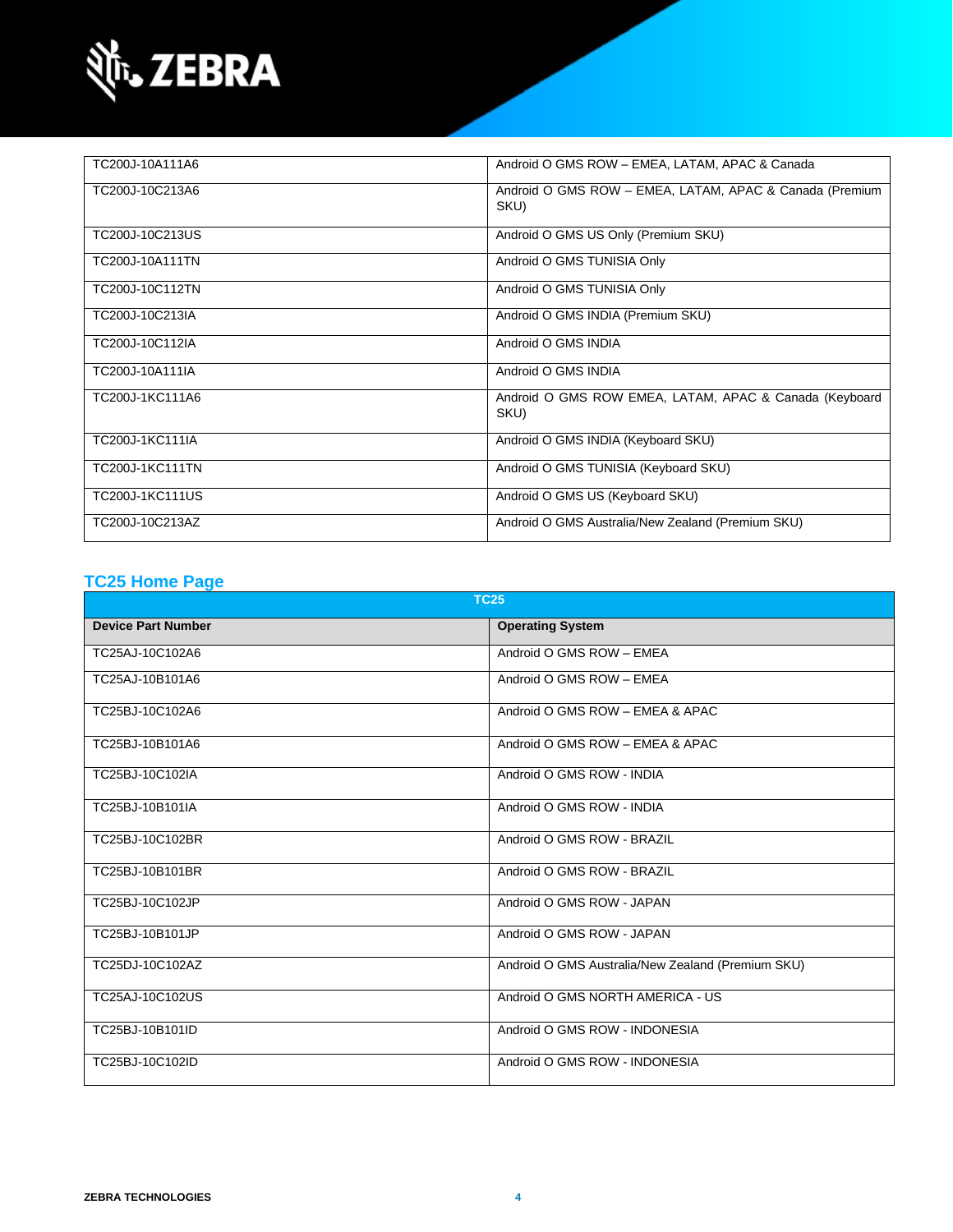

# **Component Versions**

For detailed release notes, please refer [techdocs.zebra.com,](https://techdocs.zebra.com/) [developer.zebra.com](https://developer.zebra.com/)

| <b>Component / Description</b>      | <b>Version</b>                          |
|-------------------------------------|-----------------------------------------|
| <b>Build_version</b>                | 01-28-07.00-OG-U09-STD                  |
| Android_version                     | 8.1.0                                   |
| Android_SDK_Level                   | 27                                      |
| <b>Android Security Patch Level</b> | October 5, 2020                         |
| Linux_kernel                        | 3.18.71                                 |
|                                     | FUSIONLITE_QA_1_0.0.0.027_O             |
|                                     | Radio: QA_1_00.0.0.021_O                |
|                                     | Application: QA_1_00.0.0.009_O          |
|                                     | Middleware: QA_1_00.0.0.014_O           |
| Wifi                                | Firmware: CNSS-PR-4-0-00707/01050102    |
| Platform                            | Qualcomm MSM8937                        |
| <b>Scanning_Framework</b>           | 23.1.9.1                                |
| <b>DWDemo</b>                       | 2.0.15                                  |
| <b>OSX</b>                          | QCT.81.8.11.4.UL                        |
| <b>MXMF</b>                         | 9.4.0.2                                 |
| <b>Touch</b>                        | Focaltech V1.1 20161103 (fw:0x24)       |
| <b>Acoustic Profiles</b>            | General: CO4.2                          |
|                                     | Cellular: CO4.2                         |
| <b>Bluetooth_Stack</b>              | CNSS-PR-4-0-00707/01050102              |
| Flash_Size                          | 16G /32G                                |
| <b>RAM_Size</b>                     | 2G                                      |
| <b>GPS</b>                          | MPSS.JO.3.0.c13-00012-8937_GENNS_PACK-1 |
| <b>MMS</b>                          | 8.1.0                                   |
| <b>RIL_Version</b>                  | Qualcomm RIL 1.0                        |
| <b>BT_Pairing_Utility</b>           | 3.15                                    |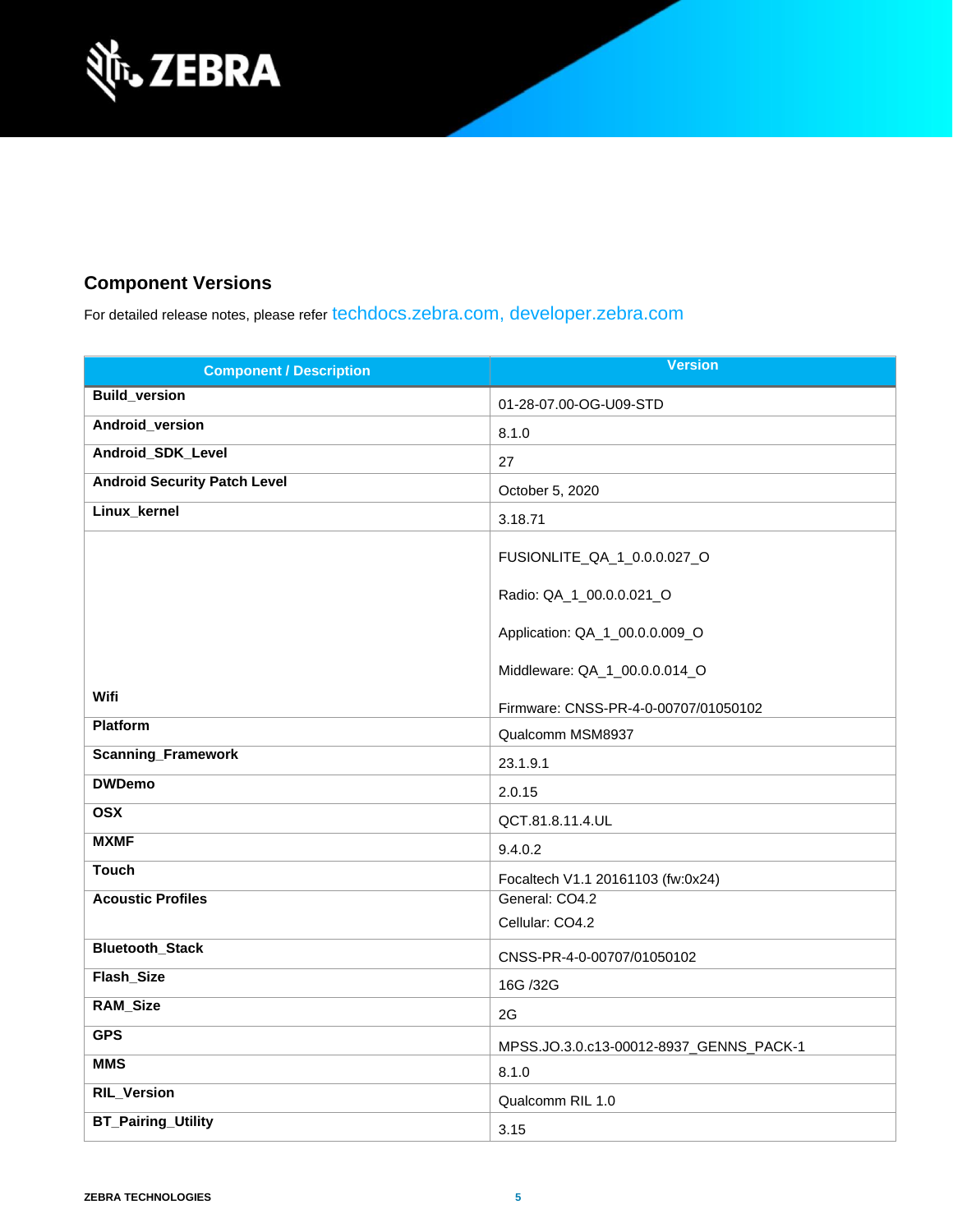

| Datawedge                      | 7.3.34                                                                                                                                                                                                                                                                                                                      |
|--------------------------------|-----------------------------------------------------------------------------------------------------------------------------------------------------------------------------------------------------------------------------------------------------------------------------------------------------------------------------|
| Camera                         | 2.0.002                                                                                                                                                                                                                                                                                                                     |
| <b>PTT</b>                     | 3.1.39                                                                                                                                                                                                                                                                                                                      |
| <b>RxLogger</b>                | 5.4.12.0                                                                                                                                                                                                                                                                                                                    |
| <b>StageNow</b>                | 3.4.1.5                                                                                                                                                                                                                                                                                                                     |
| <b>MX Proxy Framework</b>      | 10.0.1.1                                                                                                                                                                                                                                                                                                                    |
| <b>Zebra Data Service</b>      | 7.0.2.1047                                                                                                                                                                                                                                                                                                                  |
| Zebra Software License Manager | 3.2.0                                                                                                                                                                                                                                                                                                                       |
| <b>EMDK</b>                    | 7.3.23.2323                                                                                                                                                                                                                                                                                                                 |
| <b>IMEI SV Number</b>          | 11                                                                                                                                                                                                                                                                                                                          |
| <b>OEM Config</b>              | 9.0.0.198                                                                                                                                                                                                                                                                                                                   |
| <b>DDT</b>                     | V1.17.0.9                                                                                                                                                                                                                                                                                                                   |
| <b>GMS Version</b>             | 8.1_201812                                                                                                                                                                                                                                                                                                                  |
| <b>Fingerprint</b>             | Zebra/TC25/TC25FM:8.1.0/01-28-07.00-OG-U09-STD/<br>201005:user/release-keys,<br>Zebra/TC20/TC20RT:8.1.0/01-28-07.00-OG-U09-STD/<br>201005:user/release-keys,<br>ZebraTC20/TC20RD:8.1.0/01-28-07.00-OG-U09-STD/<br>201005:user/release-keys,<br>Zebra/TC20/TC20KB:8.1.0/01-28-07.00-OG-U09-STD/<br>201005:user/release-keys, |

# **Important Links**

- <https://techdocs.zebra.com/datawedge/7-3/guide/about/>
- <https://techdocs.zebra.com/emdk-for-android/7-3/guide/about/>
- <https://techdocs.zebra.com/stagenow/3-4/about/>
- <https://techdocs.zebra.com/mx/>
- <https://techdocs.zebra.com/ddt/1-1/guide/about/>
- <https://techdocs.zebra.com/rxlogger/5-4/guide/about/>

# **Known Issues and Workarounds**

- OS downgrade behavior has changed in Oreo. Automatic enterprise data reset is performed when the system detects OS downgrade operation. Following are the examples of OS downgrade operations:
	- o Oreo (GMS/NGMS) to Nougat (GMS/NGMS)
	- o Downgrading to lower patch version within Oreo.
- To avoid text cropping in some applications, accessibility options can be used to change the display size to small.
- An issue wherein period key was not working on Remote connections (RDP / Horizon / Citrix )